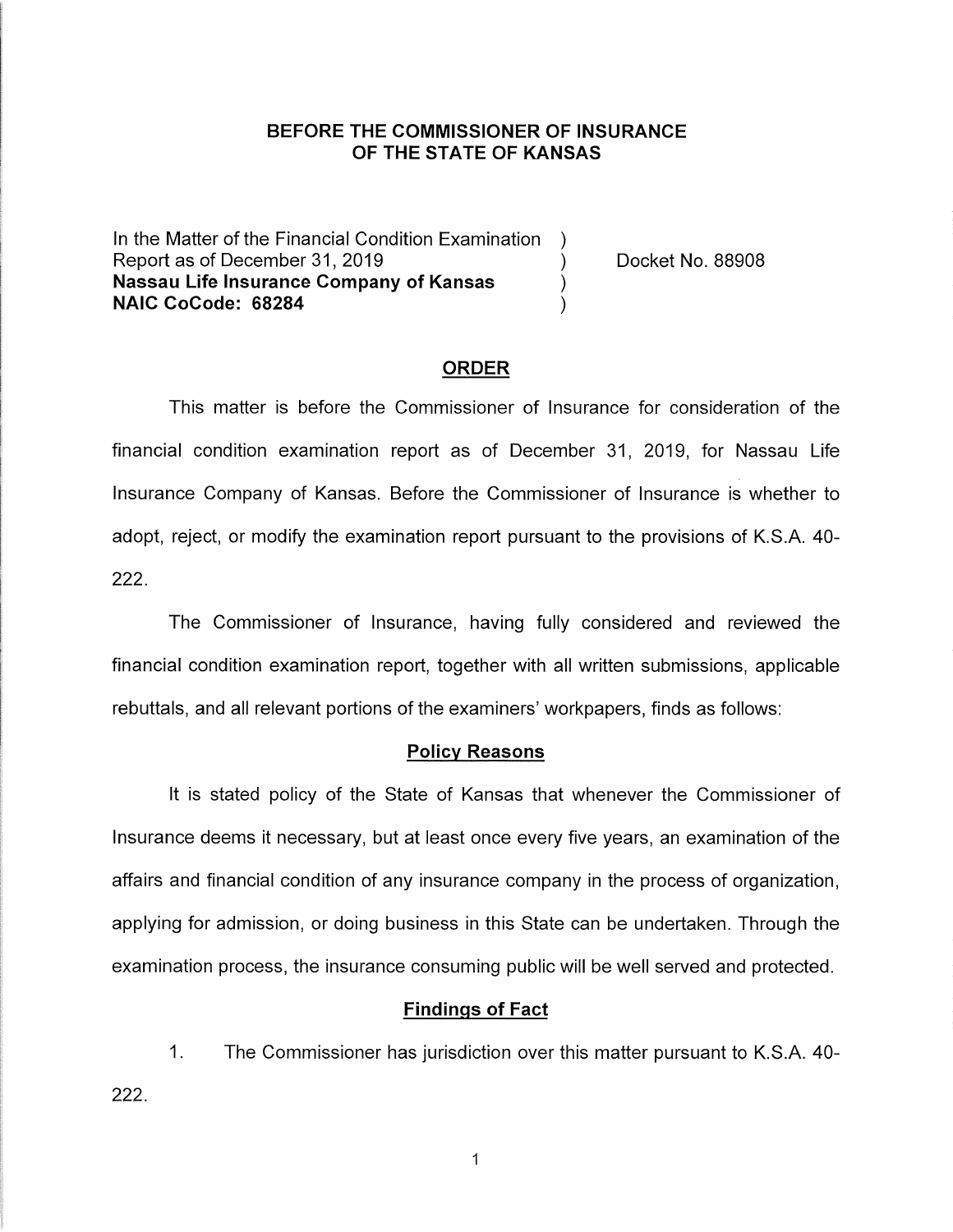2. An examination of Nassau Life Insurance Company of Kansas was undertaken by the Kansas Insurance Department and was completed on June 23, 2021.

3. The examiner-in-charge tendered and filed with the Kansas Insurance Department a verified written report of the examination within thirty (30) days following completion of the examination.

4. Following receipt of the verified report, the Kansas Insurance Department transmitted the report to Nassau Life Insurance Company of Kansas on June 23, 2021, with a duly executed notice advising the company of its opportunity to prepare and submit to the Kansas Insurance Department a written submission or rebuttal with respect to any and all matters contained in the report. Nassau Life Insurance Company of Kansas was further advised that any written submission or rebuttal needed to be filed with the Kansas Insurance Department no later than two (2) days after receipt of the verified report.

5. In its response, Nassau Life Insurance Company of Kansas requested several minor technical changes and two factual edits, which the Department accepted. On June 24, 2021, Nassau Life Insurance Company of Kansas filed a written submission accepting the verified report.

6. Within thirty (30) days of the end of the time period allowed for written submission or rebuttal, the Commissioner of Insurance fully reviewed the report, together with all written submissions and rebuttals provided by Nassau Life Insurance Company of Kansas. The Commissioner of Insurance further reviewed all relevant workpapers.

7. No other written submissions or rebuttals were submitted by Nassau Life Insurance Company of Kansas.

2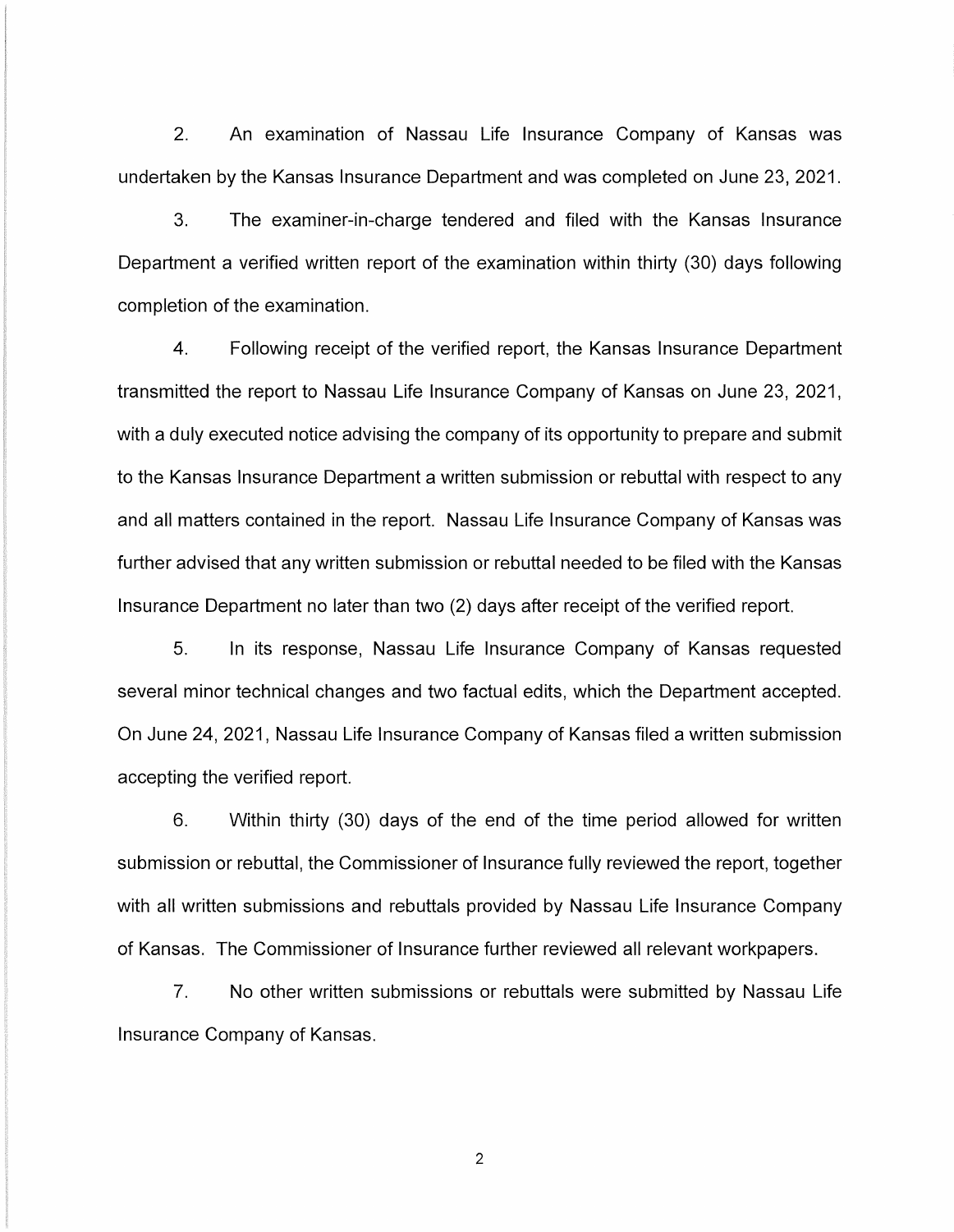## **Conclusion of Law**

8. K.S.A. 40-222(k)(2) provides:

"Within 30 days of the end of the period allowed for the receipt of written submissions or rebuttals, the commissioner shall fully consider and review the report, together with any written submissions or rebuttals and any relevant portions of the examiners workpapers and enter an order:

- (A) Adopting the examination report as filed or with modification or corrections. If the examination report reveals that the company is operating in violation of any law, regulation or prior order of the commissioner, the commissioner may order the company to take any action the commissioner considers necessary and appropriate to cure such violations; or
- (B) rejecting the examination report with directions to the examiners to reopen the examination for purposes of obtaining additional data, documentation or information, and refiling pursuant to subsection (k); or
- (C)call and conduct a fact-finding hearing in accordance with K.S.A. 40-281 and amendments thereto for purposes of obtaining additional documentation, data, information and testimony."
- 9. Based upon the Findings of Fact enumerated in paragraphs #1 through #7

above, the financial condition examination report as of December 31, 2019, of Nassau

Life Insurance Company of Kansas should be adopted.

10. Nassau Life Insurance Company of Kansas hereby waives any and all rights

to further administrative adjudication or review of this matter, including any and all rights

conferred upon it under K.S.A. 40-222; K.S.A. 77-501, et seq.; and K.S.A. 77-601, et seq.

11. This Order constitutes the Final Order in this matter.

## **IT IS THEREFORE, BY THE COMMISSIONER OF INSURANCE, ORDERED THAT:**

1. The financial condition examination report as of December 31, 2019, of the Nassau Life Insurance Company of Kansas is adopted.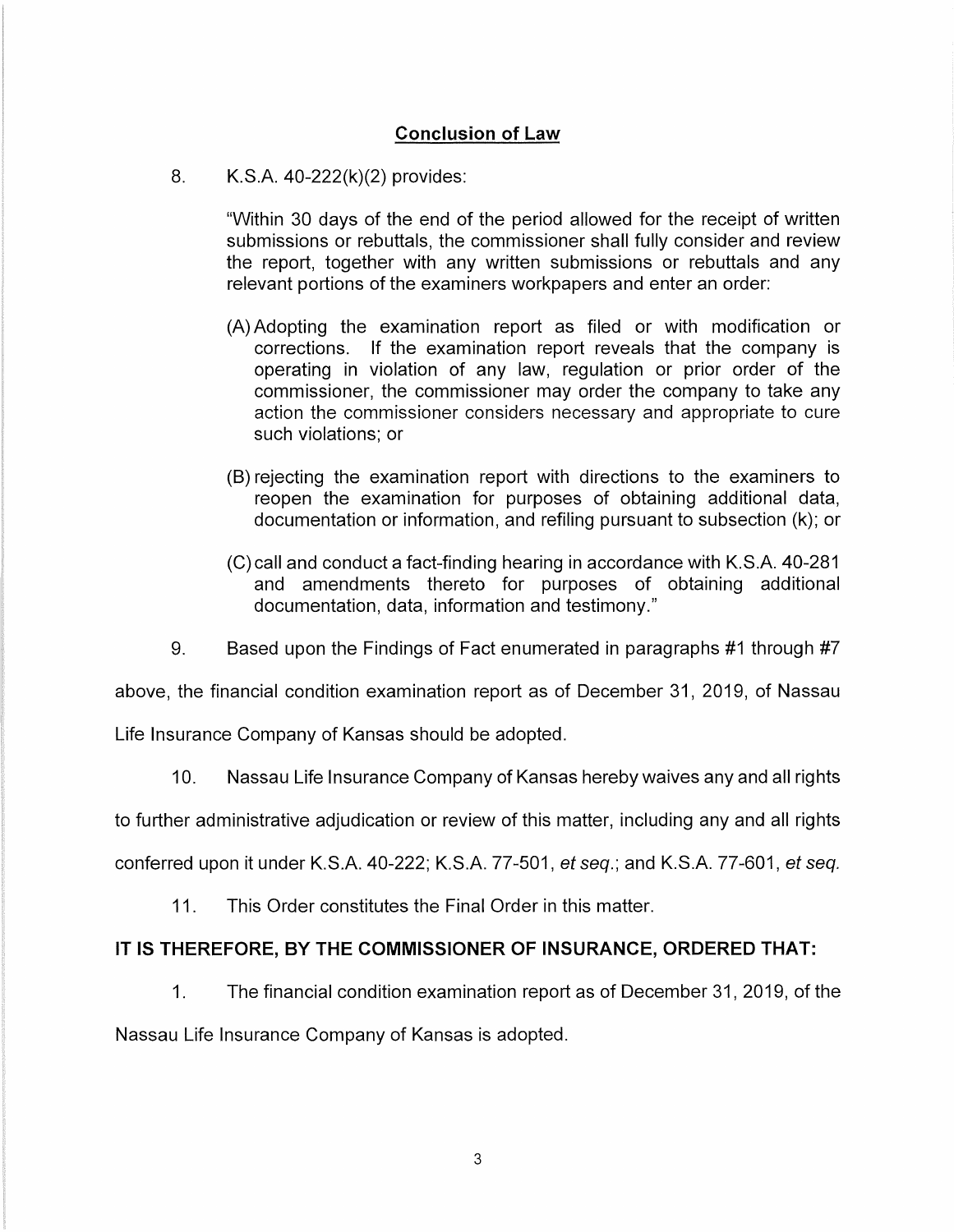2. The Commissioner of Insurance retains jurisdiction over this matter to issue any and all further Orders deemed appropriate or to take such further action necessary to dispose of this matter.

3. Within 30 days of the issuance of the adopted report, the company shall file affidavits executed by each of its directors stating under oath that they have received a copy of the adopted report and related orders.

4. The Commissioner of Insurance shall hold the content of the examination report as private and confidential information for a period of 30 days. Thereafter, the commissioner may open the report for public inspection so long as no court of competent jurisdiction has stayed its publication.

IT IS SO ORDERED THIS  $\frac{\lambda S H}{\lambda}$  DAY OF **JUNE** 2021, IN THE CITY OF **TOPEKA, COUNTY OF SHAWNEE, STATE OF KANSAS.** 



Schmidt

Vicki Schmidt Commissioner of Insurance

Approved by the Kansas Insurance Department Legal Division

Paige Blevins Lead Regulatory Counsel